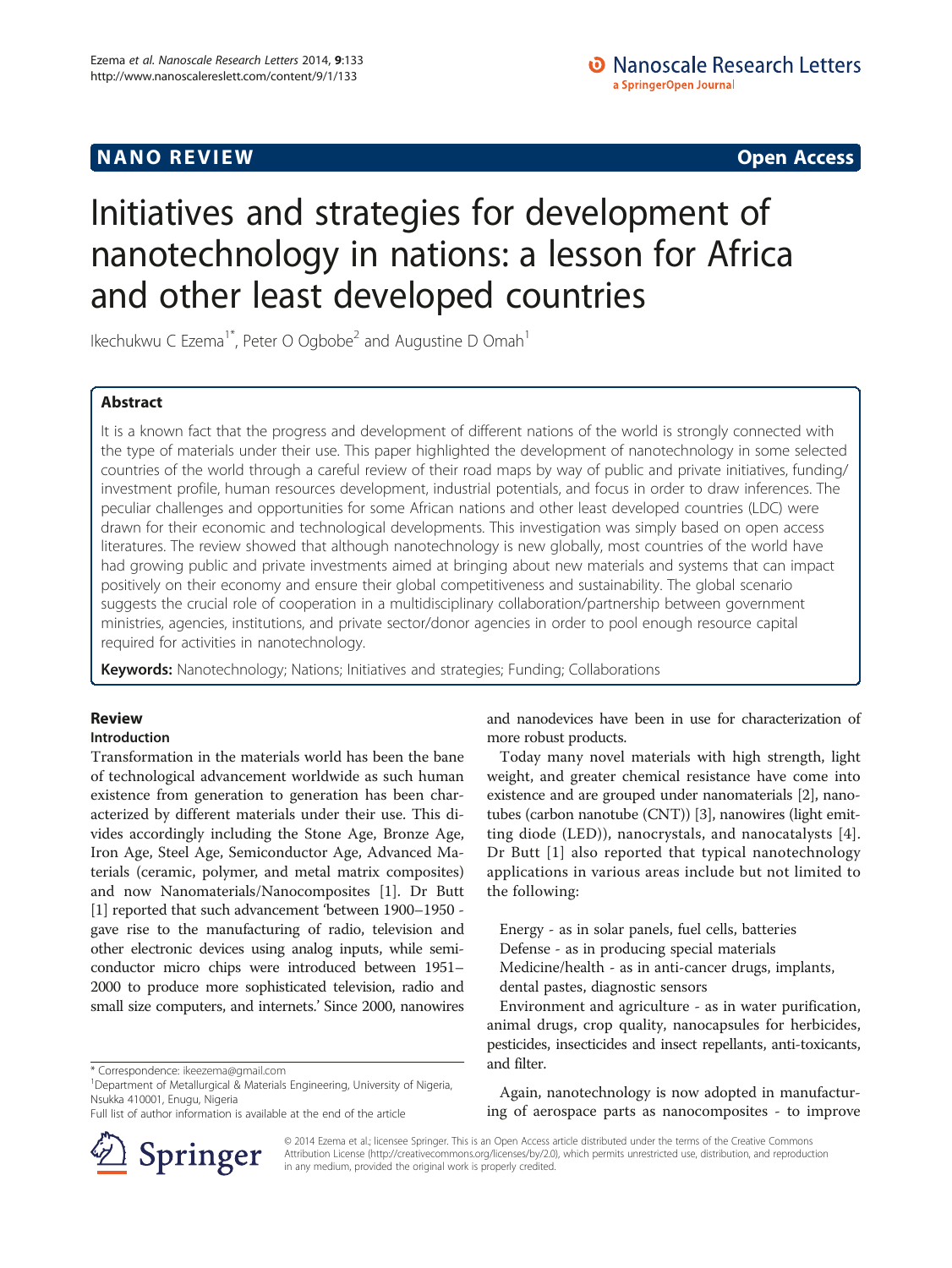its light weight and high strength structures and its lighting systems - using LED, popularly called lowenergy saving bulbs.

Sargent [[5](#page-7-0)] reported that some of the unique properties of nanoscience materials such as small size and high surface area to volume ratio have given rise to concerns about their potential implication on health, safety, and environment, particularly as regards to carbon nanotubes (CNTs). The truth is that research on the health risk of nanotechnology is at its collation stage [[6-8](#page-7-0)] waiting for inference to be drawn and above all is the fact that the risk level is highly dependent on the potential to accumulate a reasonable quantity at a time rather than just having a contact [[9\]](#page-7-0).

Perhaps it is this uncertainty regarding health issues of nanotechnology activities that deters many countries from starting their own nanotechnology initiatives, but such position is a negative one because nanotechnology has come and it is fast growing into every area of life, and the earlier the surrounding challenges are confronted by a nation, organization, or agency, the better for her.

Many advanced countries such as USA, China, UK, Germany, Japan and many others have since a decade ago initiated and developed a robust nanotechnology plan for their respective countries. Also, few developing countries that have a clear understanding of the trend have in the recent past launched their own nanotechnology program and are today at various advanced stages with much economic benefits. Unfortunately, most African nations and some other least developed countries (LDC) have only demonstrated interest to start without any practical approach to its implementation. This paper therefore reviewed and highlighted some of the advanced nation's initiatives and strategies with a view to draw inferences that can help African nations and other LDC to initiate their own nanotechnology programs for their economic and industrial advancements.

## Nanotechnology programs of nations - initiatives and strategies

A survey published by Allianz [\[10\]](#page-7-0) indicates that many countries have developed their nanotechnology programs up to some levels. Almost all countries covered in this review recognized nanotechnology as an interdisciplinary field involving funding and participation from various organizations/ministries/agencies of government and the private sector. It should be noted that nanotechnology can be carried out independently by federal governments, state/regional governments, agencies, and private players with the proper policy/legal frame work in place; however, best results are usually achieved by networking and collaboration strategies.

Generally, nanotechnology is still at its initial phase of development all over the world. However, advancements made differ from country to country such that nations are grouped on a global scale [[11](#page-7-0)] as

- National activity nations<br>• Current R/D empowerm
- Current R/D empowerment nations
- Demonstration of interest nations

Cozzens et al. [[12](#page-7-0)] further classified these countries as very high development, high development, medium development, and low development using the United Nations Human Development Index (UN-HDI). They reported that 'the last three categories mentioned above combines roughly to be the developing countries' and of course the LDC. Most African nations belong to the last two categories.

This nanotechnology ranking is simply based on various indicators such as their levels in

- Policy and legal framework
- Funding and investments
- Human resources development
- Industries scenario/economic impact

Nanotechnology is revolutionizing industrial activities in the 'very high developed and high developed countries' of the world due to sound policy put in place and huge investment in R/D and infrastructural development. The major players at national activity group include USA, China, Japan, Russia and European countries. Next on current R/D empowerment scale include India, Brazil, Malaysia, Thailand, Singapore, and South Africa among the developing countries, while many countries particularly in Africa are at the lowest level of 'demonstration of interest stage' with no budgetary allocations whatsoever.

### National activity nations

Some nations under national activity nations in this our study include USA, Japan, China, UK, Germany, and Russia, among others.

The USA National Nanotechnology Initiative (NNI) launched in 2001 was her first Federal government effort [[13](#page-7-0)]. USA-NNI is under the supervision of National Science and Technology Council, coordinating nanoactivities of more than 25 federal agencies of which 15 have specific nanotechnology budgets. USA has invested about US\$15.6 billion for nanotechnology (2001 to 2012) and had her FY2013 budget estimate of about US\$1.767 billion [[14](#page-7-0)].

USA has well-established industries investing heavily in nanotechnology such as Hewlett Packard, Motorola, IBM, and Intel in their collaborations with universities. The economic impact is growing speedily with almost over 100 companies in every region of USA focusing on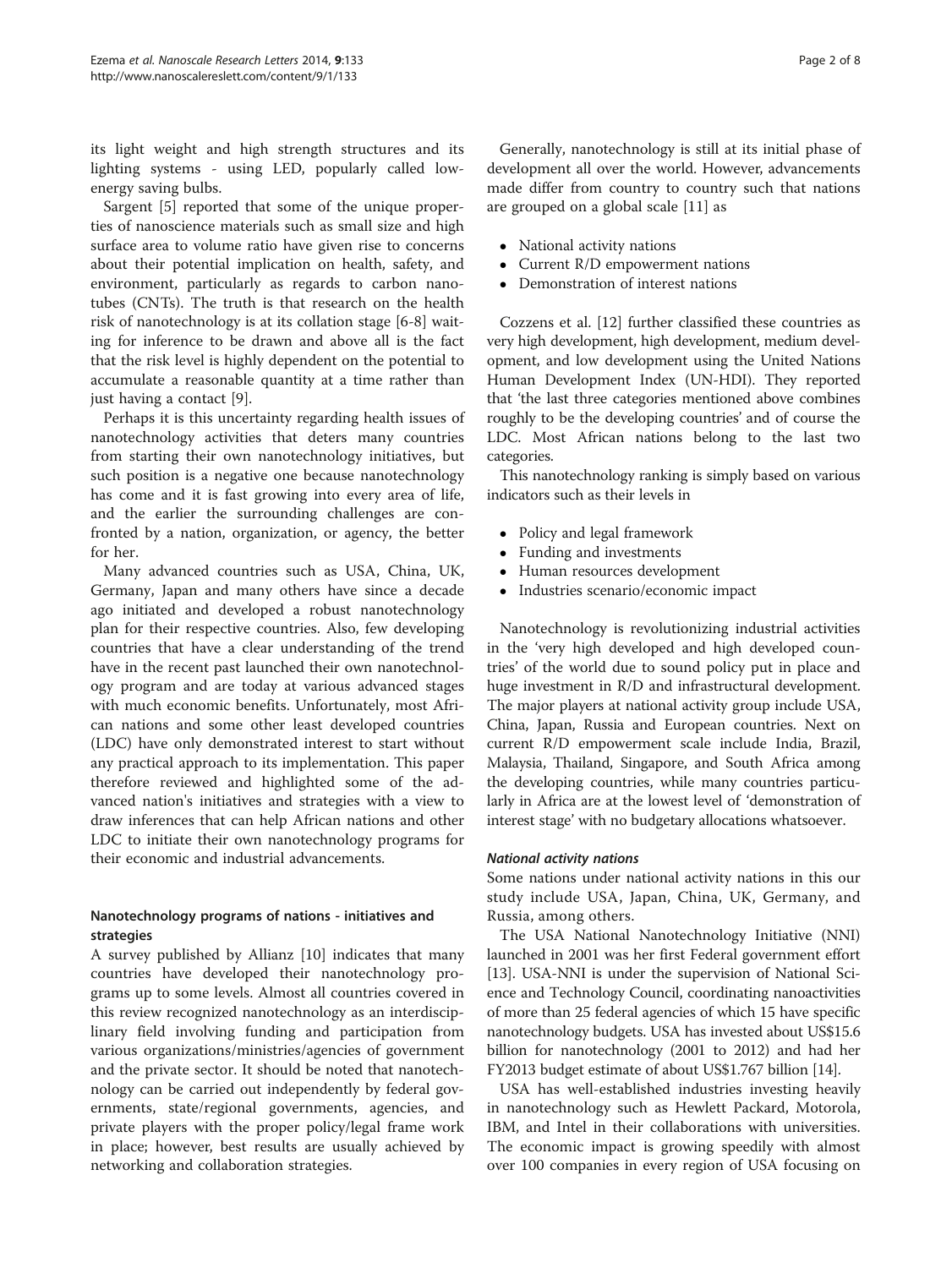nanoelectronics, semiconductors, pharmaceuticals, and military devices, among others [\[15](#page-7-0)]. These achievements have helped create millions of employment and maintain US sustainability and global competitiveness. The activities of organizing and funding nanotechnology initiatives in USA were also carried out by regional, state, and local agencies in their very area of comparative advantages [\[16](#page-7-0)].

Japan started her strategic basic research program in nanotechnology in 1995 with various ministries participating headed by the Ministry of Science and Technology. Their launch was based on a 5-year plan, named basic plan, and are relaunched in every 5 years [[16\]](#page-7-0). In the second and third plans, four prioritized research fields were selected in which nanotechnology/materials science is one of the fields. In 2011, about 300 public and private institutions and over 1,200 researchers were involved in nanotechnology activities [\[17\]](#page-7-0). Japan is focusing on production of nanomaterial electronics and nanodevices and nanobiomaterials. Japan fashioned their funding into bottom-top category with about 263.3 billion Japanese yen ( $\epsilon$ 2.37 billion) spent in 2011 and topdown research with a budget of about 51.049 million Japanese yen ( $\epsilon$ 477.1 million) [[14,17\]](#page-7-0).

China's national nanotechnology programs have existed since 1990 [\[17\]](#page-7-0), and China appears to be leading the world in the number of nanotechnology companies [\[16\]](#page-7-0). The major products of China's nanotechnology are nanomaterials such as nanometal oxides, nanometal powders, and nanocompound powders. Bai [\[18\]](#page-7-0) reported that 'China in 2011 had a budget estimate of about  $E1.8$  billion and has instituted her  $12<sup>th</sup>$  five year plan (2011–2015) rated the most holistic plan anywhere in the world.' This plan is a target of practical shift from basic research to applied research - mobilizing over 1,000 companies of which a greater percentage of them are domestic SMEs. China like USA included state level participation such as Suzhou Industrial Park and Jiangsu, Shanghai with a total budget estimate of about one billion euros [\[19\]](#page-7-0).

Irrespective of the great economic challenges facing Europe, seven of the EU countries are actively engaged in nanotechnology activities at their national levels. They include, among others, Germany, France, UK, Spain, Italy, Sweden, Netherlands, and Finland. In Germany for instance, nanotechnology funding stood at about 500 million euros per year with over 750 companies and over 1,000 researchers and 50,000 jobs already created focusing on carbon nanofuel, nanomaterials, and textile, with their industrial partners such as Bayer, EADS, BASF, VARITA, and Siemens [\[14\]](#page-7-0).

Similarly, France has a budget of about 400 million euros per year with about 130 companies and over 700 nanoresearchers in nanobiotechnology. Again, UK invests about 250 million euros per year with about 200 nanotechnology companies focusing on nanobiotechnology, nanomedicine, nanoenergy, and nanomaterials [[14](#page-7-0)].

Other countries in Europe have their investments at about 100 million euros per year and with well-tailored targets to achieve their interest and maintain global competitiveness and sustainability.

Observatory NANO [\[14\]](#page-7-0) reported that the Russian government has since 2006 launched their nanotechnology activities with block funding from various government agencies with Federal Agency for Science and Innovation (ROSNAUKA) as the implementing body. They have two main bodies charged with overall activities of nanotechnology: the Russian Corporation of Nanotechnologies - as an agency responsible for commercialization of nanoproducts and innovations targeting to create many nanotechnology industries by 2015 [\[20\]](#page-7-0). Another agency is the National Nanotechnology Network - a body charged with responsibility of coordinating activities of over 480 R&D institutions and about 1,700 researchers. The focus of Russia which is on using cluster manufacturing approach is to produce nanomaterials, nanomedicine, nanophotonics, and nanoelectronics for ICT.

#### Current research and development empowerment nations

Discussion on the implications of nanotechnology is going on well among developing countries. Many see nanotechnology as an opportunity for further exploitation of the developing countries [\[21\]](#page-7-0), whilst others see it as an opportunity to promote sustainability by focusing on the gains [[22](#page-7-0)]. Both opinions may be correct for a nation, depending on what they believe and the steps taken.

Court et al. [[23\]](#page-7-0) categorized 10 developing countries as either fourth runners, middle ground, or up-comers, while Cozzens et al. [[12](#page-7-0)] reported that the Brazil, Russia, India, and China (BRIC) countries dominate nanotechnology publications in the developing countries. They further reported that there is very little activity outside the BRIC and that 'The nanotechnology game appears to be largely limited to the affluent countries and the BRIC.' Clearly, advancements in nanotechnology made in China and Russia is enormous that they are no longer in the same categories with other developing countries hence their inclusion in this study as national activity nations.

There are also a few other developing countries that have joined the BRIC in the fourth runners' category, because they have caught the vision of upcoming nanotechnology industrial revolution, and have started their own nanotechnology initiatives through proper policy framework, robust budgetary plan, network linkages, and human capital development for successful national development in line with the effort of Asian and Pacific Centre for Transfer of Technology-United Nations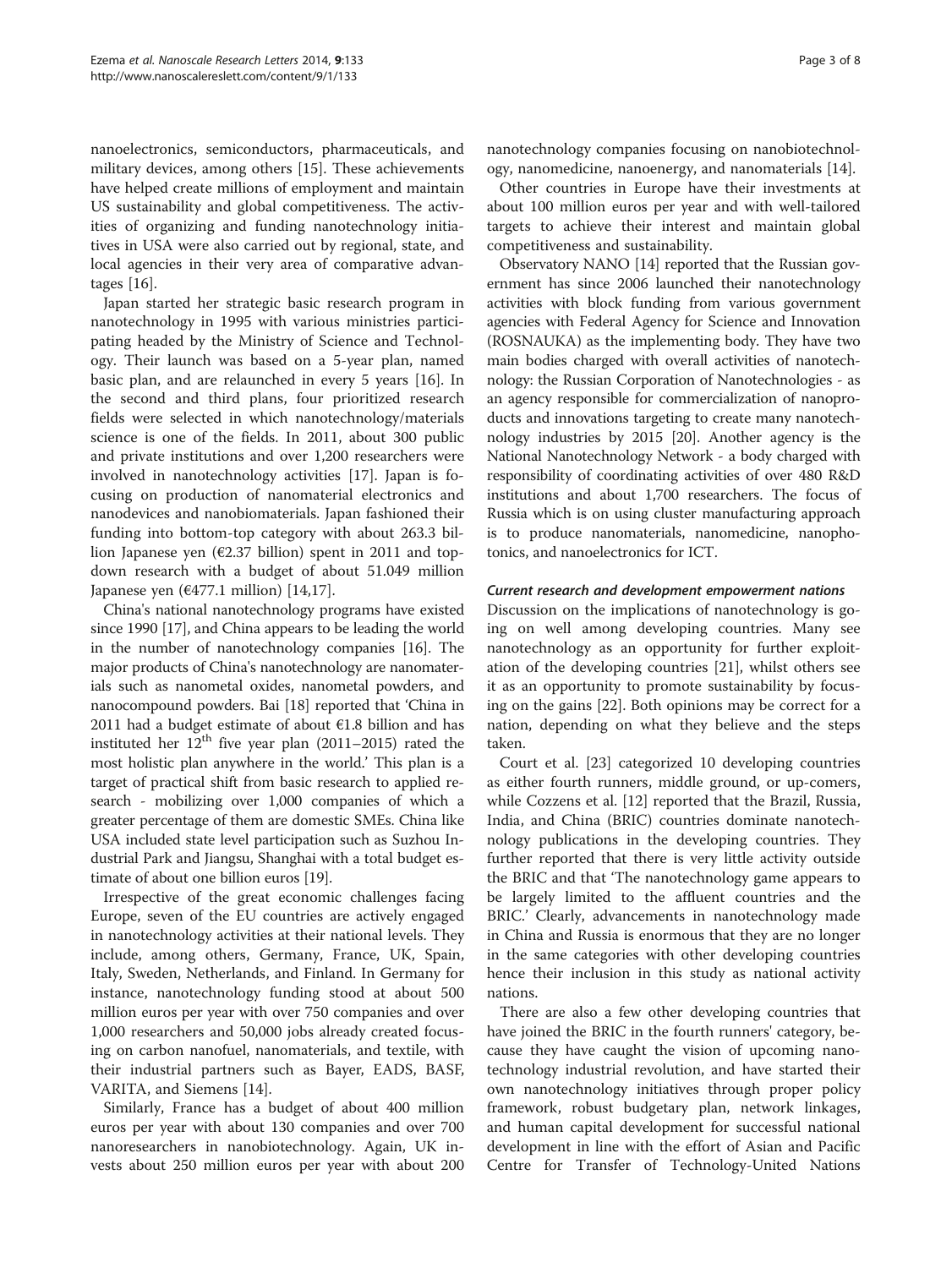Economic and Social Commission for Asia and the Pacific (APCTT‐UNESCAP) to facilitate regional collaborations in nanotechnology innovation and industrial application [\[24](#page-7-0)]. These countries include South Africa, Malaysia, Singapore, Sri Lanka, Taiwan, and Thailand. Many other countries are at various stages of unknown level either at current R/D empowerment or demonstration of interest stage [\[11,25,26\]](#page-7-0).

Brazil first launched her nanotechnology program in 2005 with a budget of about US\$31 million with 10 research networks involving about 300 PhD researchers [[27\]](#page-7-0). Their focus has been on nanoparticles, nanophotonics, nanobiotechnology, CNTs, nanocosmetics, and simulation and modeling of nanostructures. Brazil has a strong collaboration link in her plan 2007 to 2013 with European Union, South Africa, and India, which has strengthened their nanotechnology capabilities.

TERI [\[28](#page-7-0)] reported that active Nanoscience and Technology Initiative (NSTI) started in India when its government launched her 5-year plan 2007 to 2012 with a budget estimate of US\$254 million (approximately Re1,000 crore). The plan was aimed at developing centers of excellence (COEs) targeting laboratories, infrastructure, and human resource development. They have strong collaboration with foreign stakeholders. Many of her states are participating actively in nanotechnology programs such as Karnataka, Trivandrum and Tamilnadu engaging in biotechnology and health-related activities, respectively. The India Department of Science and Technology (DST) is the agency responsible for both basic and applied research in nanotechnology, with their areas of focus include nanotubes, nanowire, DNA chips, and nanostructured alloys/systems, among others.

Molapisi [\[29](#page-7-0)] reported that South Africa is at the forefront and had strategically started her nanotechnology activities with a budget of US\$2.7 million in 2005 and has spent a total sum of about US\$77.5 million (2005 to 2012). South Africa nanotechnology is powered by her DST focusing on human capital development through students on researcher support program, establishment of nanoscience centers, equipment acquisition program, and establishment of nanotechnology platform and two nanotechnology innovation centers that will encourage patent and prototype products [\[26](#page-7-0)]. South Africa has a strong collaboration with foreign partners especially Brazil and India. Today, South Africa has gone into applied research stage focusing on nanocatalyst, nanofilters, nanowires, nanotubes, and quantum dots [[28\]](#page-7-0).

Malaysia started her nanotechnology campaign in 2001 and categorized it as a strategic plan under her IRPA (8MP) 2001 to 2005. A more robust plan was made for a 15-year period from 2005 to 2020 with more than 150 local researchers focusing on nanotechnology for advance materials and biotechnology to encourage the development of new companies and new products [[30\]](#page-7-0).

Wiwut [[31\]](#page-7-0) reported that in Thailand, the National Nanotechnology Center (NANOTEC) was approved in 2003 with National Science and Technology Development Agency under Ministry of Science and Technology supervising with a mandate to promote industrial clusters in nanotechnology through human resource capitals and robust infrastructural development. Thailand's program receives approximately US\$2 million per year [[32](#page-7-0)] in which the success recorded so far is by collaborative networks in research and funding by various government agencies through their various COEs in nanotechnology. Their major focus is on nanobiotechnology, nanoelectronics, nanomaterials, and nanocomposites.

Similarly, Singapore has an elaborate nanotechnology capabilities utilizing nanomaterials, nanodevices in microelectronics/MEMS fabrications, clean energy, and medical technology, among others, in so many wellestablished nano-SMEs involving technology/manufacture and sales/marketing under government funding and collaborative arrangements [\[33](#page-7-0)].

A greater lesson and of special interest to Africans should be that of Sri Lanka, a country of about 20 million people and primarily of an agricultural-based developing economy but with visional leaders who, through its Ministry of Science and Technology and National Science Foundation (NSF), recognize the importance of nanotechnology in the oncoming industrial revolution. Nanoglobe [\[24\]](#page-7-0) reported that 'Sri Lanka, though with limited infrastructure built for R&D and limited funding from the government so far, shows its commitment in developing nanotechnology with a unique private public partnership and passionate scientists. Sri Lanka NSF launched its Nanotechnology Initiative in 2007 and set up the Sri Lanka Institute of Nanotechnology (SLINTEC) as a private company with LKR 420 million (about US\$3.7 million) in 2008 with a unique public private‐partnership (PPP) structure where 50% of institute funding comes from 5 private companies including Hayleys, MAS Holdings, Brandix, Loadstar and Dialog.' This Sri Lanka approach is a typical lesson for Africa and LDC governments to learn from.

Nanoglobe [\[24](#page-7-0)] and Sarka et al. [[34\]](#page-7-0) reported that Iran had its National Nanotechnology Initiative launched in 2005 for a 10-year period up to 2015 with broad mark achievements. Meanwhile, half of its nanotechnology budget is funded by the private sector, with her scientists and industries actively engaging in international cooperation activities. It has an established education program to train MSc and PhD students in about 50 universities and research institutes. Its R&D priorities are energy, health, water and environment, nanomaterials, and construction. Iran is heading the Asian Nano Forum (ANF) Energy and Water Working Group.

Su et al. [[35](#page-7-0)] reported that the Taiwan National Science and Technology Program for Nanoscience and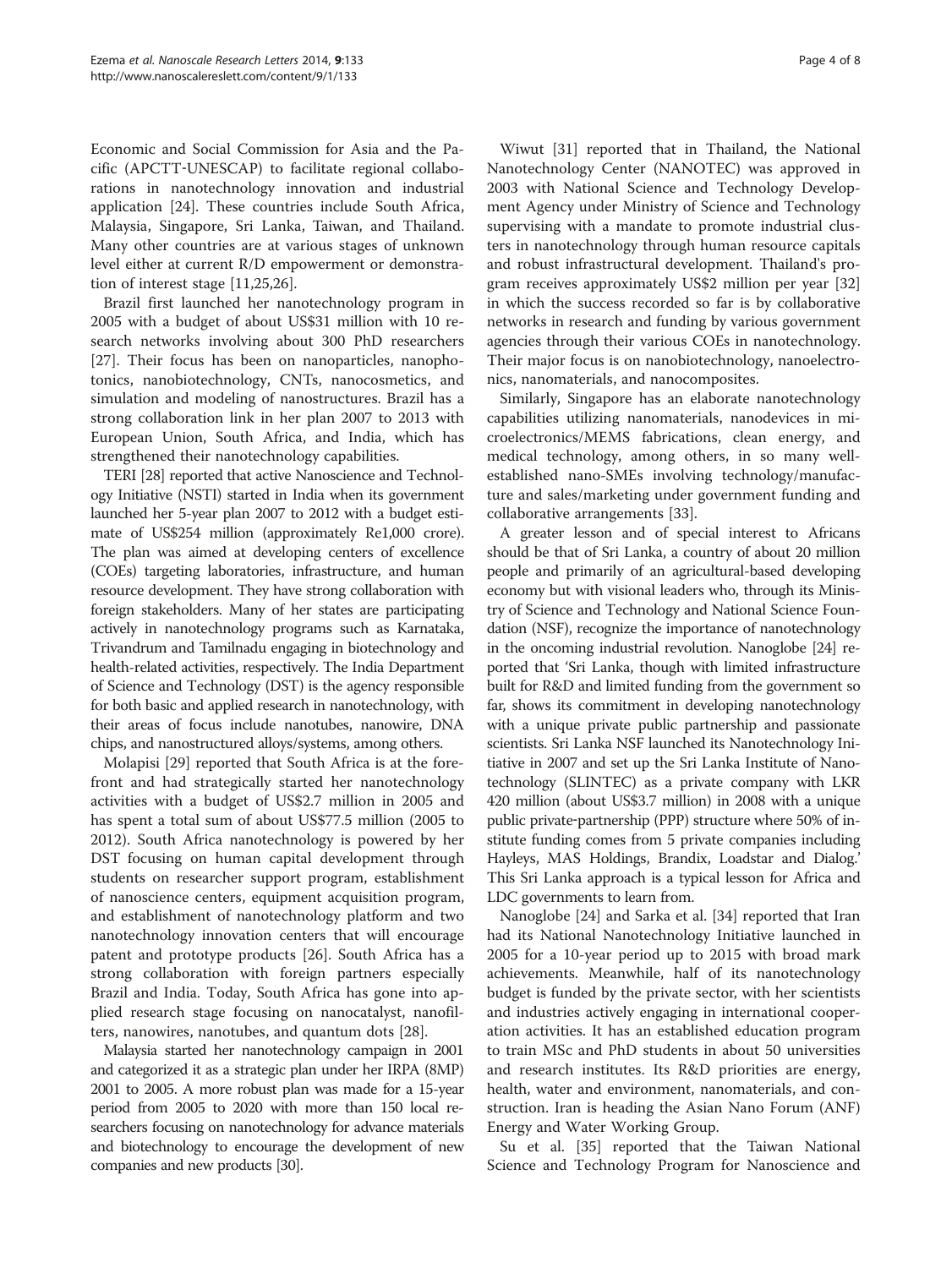Nanotechnology was initiated in 2002 and aims to achieve academic excellence in basic research and accelerate nanotechnology commercialization. The project has four segments - academic research excellence, industrial techniques, talent search, and establishment of core facilities. Her target is at consumer goods, metal oxides and machines, chemicals, electronic and information technology, energy, and biotechnology. Taiwan has wellequipped centers such as the Nanotechnology Research Center established by Industrial Technology Research Institute (ITRI), the Nanoscience Laboratory of Academia Sinica, and National Nanocomponent Laboratory established by the National Science Council. Through these centers, she coordinates multidisciplinary and multiagency research teams in academic research and promotes industrialization of nanotechnology with about 175 companies participating.

APCTT-UNESCAP [\[36](#page-7-0)] reported that serious nanotechnology is ongoing in the Philippines. They have developed a road map towards successful nanoscience and nanotechnology by way of proper policy formulations and definite goals set as targets. Again, her governments have put in place incentives that will lure their scientists abroad to return and help in their science and technology development.

## Demonstration of interest nations - African nations and  $IDC$

Many developing countries are at various stages of unknown level either at current R/D empowerment or demonstration of interest stage [\[11,25,26](#page-7-0)]. Apart from South Africa, most countries in Africa are at the demonstration of interest stage in their nanotechnology development effort. Many have not even indicated interest, while those that indicated are not having enough drive to push for success [\[37](#page-7-0)]. These African nations are only at the level of individual research and incidental funding [[38\]](#page-7-0). Recently, on August 7, 2012 in Abuja, Nigeria, the Federal Ministry of Environment signed a joint agreement to promote training and capacity building for the development of a nanosafety pilot project in Nigeria with financial support from the government of Switzerland the overall aim was to create awareness [\[38\]](#page-7-0). Zainab [[39](#page-7-0)] reported that 'nanotechnology is a new field in Nigeria, and systematic efforts are being made by the academia, research institutes and government to create awareness and interest in nanotechnology development.'

Nigeria is one of the up-comer nations with nothing in place indicating nanotechnology activities and the big question is: When will such rich nation like Nigeria key into this technological revolution and practically start their own nanotechnology programs? This is because most of these countries are for too long standing at this demonstration of interest stage not necessarily because

of fund scarcity but probably because of political issues that blind them against realities of life. This is true when some of them are by far richer than Sri Lanka with GDP per capita of about US\$2,000 [\[24](#page-7-0)] yet shows high commitment in developing nanotechnology with a unique private-public partnership and dedicated scientists. We think the problem is basically because there is no welldeveloped materials science research curriculum and infrastructural platform in these countries upon which such sensitive research can stand. Most universities/research institutes in Nigeria and indeed Africa lack the basic materials characterization equipment at macroand microlevels and therefore have no understanding of this global trend in nanoscale approach of materials synthesis and characterization. In Nigeria, the highest form of nanotechnology activity is individuals or groups conducting research on nanoparticle synthesis and application in polymers and composite materials [\[39](#page-7-0)].

Nanoglobe [[24](#page-7-0)] and APCTT-UNESCAP [\[36](#page-7-0)] also reported that Bagladesh and Nepal have not launched nanotechnology initiatives due to their limited infrastructure for R&D, lack of trained human resources, and limited international collaboration. In Nepal, there are research groups conducting research on nanoparticle synthesis and application in polymers and composite materials, while in Bangladesh, the Materials Science Division of Atomic Energy Centre at Dhaka is carrying out some research work in the field of nanotechnology covering some selected areas.

It is clear from this study that most African nations and LDC share a similar story where basic research laboratory facilities is lacking from university to university and from one research institute to another, yet some of them earn huge revenues from their natural resources. This state of no action classifies Nigeria and other countries alike as nanotechnology-dormant nations since there is nothing going on as relating to nanotechnology except conferences and selective individual/group research efforts.

## Opportunities and challenges of nanotechnology for Africa and LDC

The evolution of nanotechnology is at its early stage globally, and Cozzens et al. [\[12\]](#page-7-0) reported that 'applying nanotechnology to meeting the Millennium Development Goals for 2015 remains as far away as it was in 2005, even though the target date is much closer. This is because nanotechnology activities are very much dominated by laboratories in the global North and the BRICs countries without any activity in some developing countries.' This is a great global challenge and yet an opportunity for advancements. Yes, it is an opportunity through which developing countries can become part of the industrial shaping and through such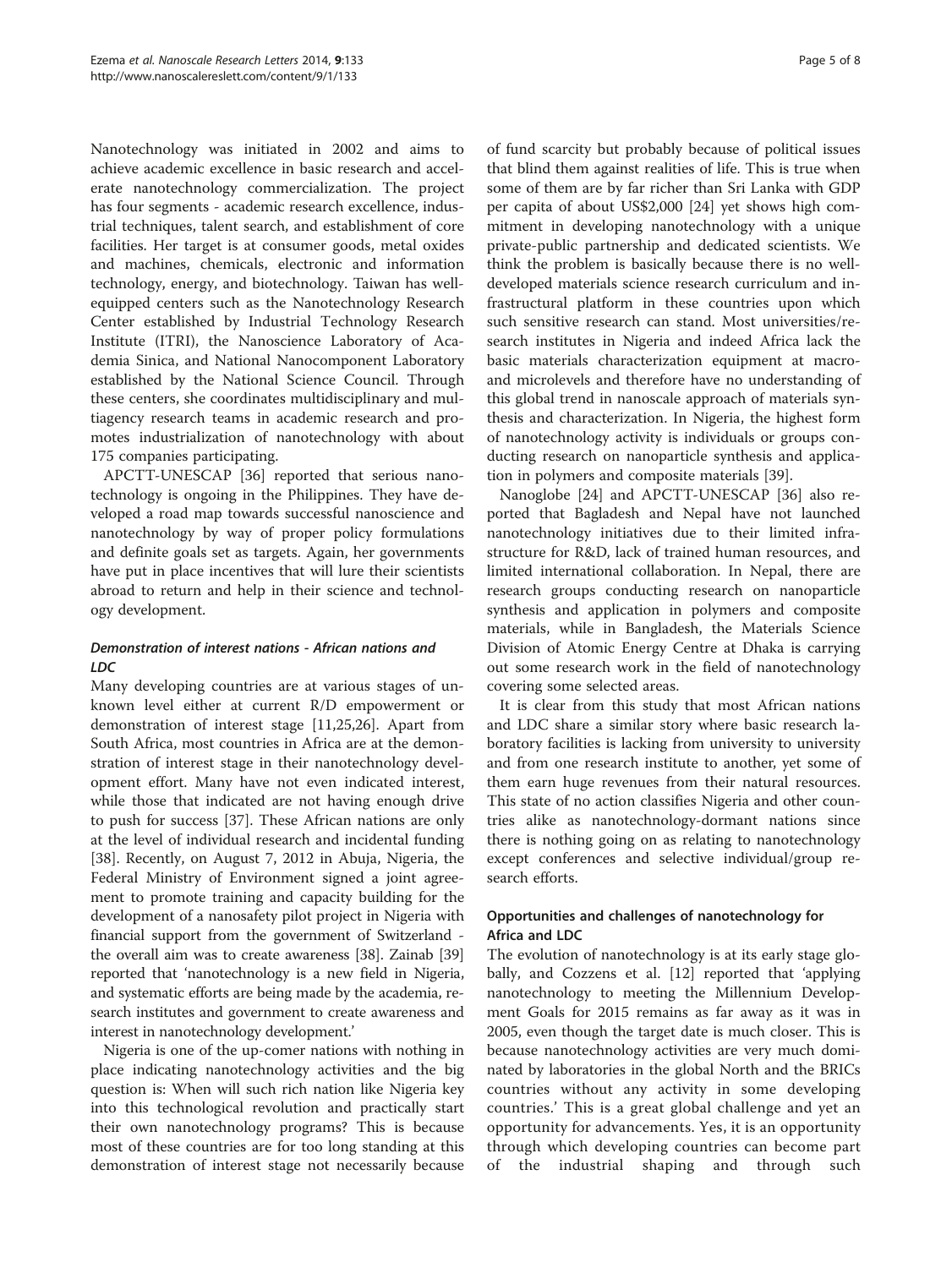participation strengthen their technological capacity, capabilities, and sustainability. Some developing countries that have come to this knowledge are investing heavily in it, such as India, Brazil, China, Thailand, and South Africa, among others.

Maclurcan [[40\]](#page-7-0) rightly reported that the manner and way in which some developing countries are going about their nanotechnology engagement is believed to be as largely given and as passive actors which, if not attended to, will turn them into perpetual nanotechnology importers thereby increasing their economic and technological dependence on the developed countries worse than today's experience. He suggested that an early developing country engagement with nanotechnology innovation could reduce the possibility of these countries being net importers of the technology.

The challenges of a country engagement in nanotechnology, however, are enormous and some of them seem insurmountable simply because of the political issues dominant in most developing countries, but the truth is that nanotechnology is here with us and will soon form part of our everyday product usage. Some of the challenges of nanotechnology development in third world nations as reported by Babajide [[25](#page-7-0)] include but not limited to the following:

- Lack of proper legislation/regulatory framework and the relevant political drive
- Lower government spending on research and development (R&D)
- Lack of infrastructure and human capacity
- Lack of proper education relating to curriculum development matters
- Lack of private enterprise participation in research and development
- Lack of proper collaboration and network programs among agencies
- Research institutes and industries that will translate basic research into applied research and end products
- Poor industrialization status of the third world countries
- Inadequate foreign linkage particularly with donor agencies in nanotechnology
- Fear of health, environmental, and safety risks associated with nanotechnology

## Lessons for Africa and LDC - the nanotechnology way forward

Various lessons can be learnt from this discussion on nanotechnology initiatives for African nations and other LDC, which they can adopt as practical steps to establish a robust nanotechnology program in their country. These lessons include but not limited to the following:

- 1. A ministry of nanotechnology or a department of nanotechnology should be created under the ministry of science and technology to focus on human capital development through students on researcher support program as well oversee the general activities of nanotechnology in the nation.
- 2. A strong collaboration link between African nations and nations like South Africa, India, and European Union which has strong nanotechnology capabilities should be established in order to help guide them on various areas of nanotechnology activities including funding.
- 3. The nation's policy formulations and definite goals should favor nanoscience and nanotechnology such that inclusion of nanotechnology budget in relevant ministry of government is guaranteed.
- 4. African nations and LDC can only make a headway in the activities of nanotechnology by making enormous budgetary allocations to research and development of nanotechnology and indeed launch the NNI formally like other nations that are already advanced in nanotechnology programs.
- 5. A wide campaign through seminars/symposiums should be carried out through universities/ governmental agencies so as to recognize the importance of nanotechnology in the oncoming industrial revolution.
- 6. Private companies should be encouraged to partner with the public sector in funding nanotechnology programs with a view to develop nanotechnology and improve the nation's economy.
- 7. Short- and long-term plans on nanotechnology should be set in motion to promote the development of new companies, new products, and advance materials.
- 8. African nations and other LDC should emulate a nation like Iran who has established education program to train MSc and PhD students in the universities and research institutes in the area of nanotechnology having its priorities on energy, health, water and environment, nanomaterials, construction, and other priority areas.
- 9. Centers of excellence in nanotechnology research and development should be established with stateof-art facilities for nanotechnology in African universities and research institutes. In these centers, specialized trainings can be organized for personnel as to fast improve on human resource requirements.
- 10. States and viable local governments should be encouraged as much as possible to start their own independent nanotechnology initiatives/programs in their various areas of interest. In other words, all government levels: federal, state, and local should be mobilized to enter into linkage/collaboration with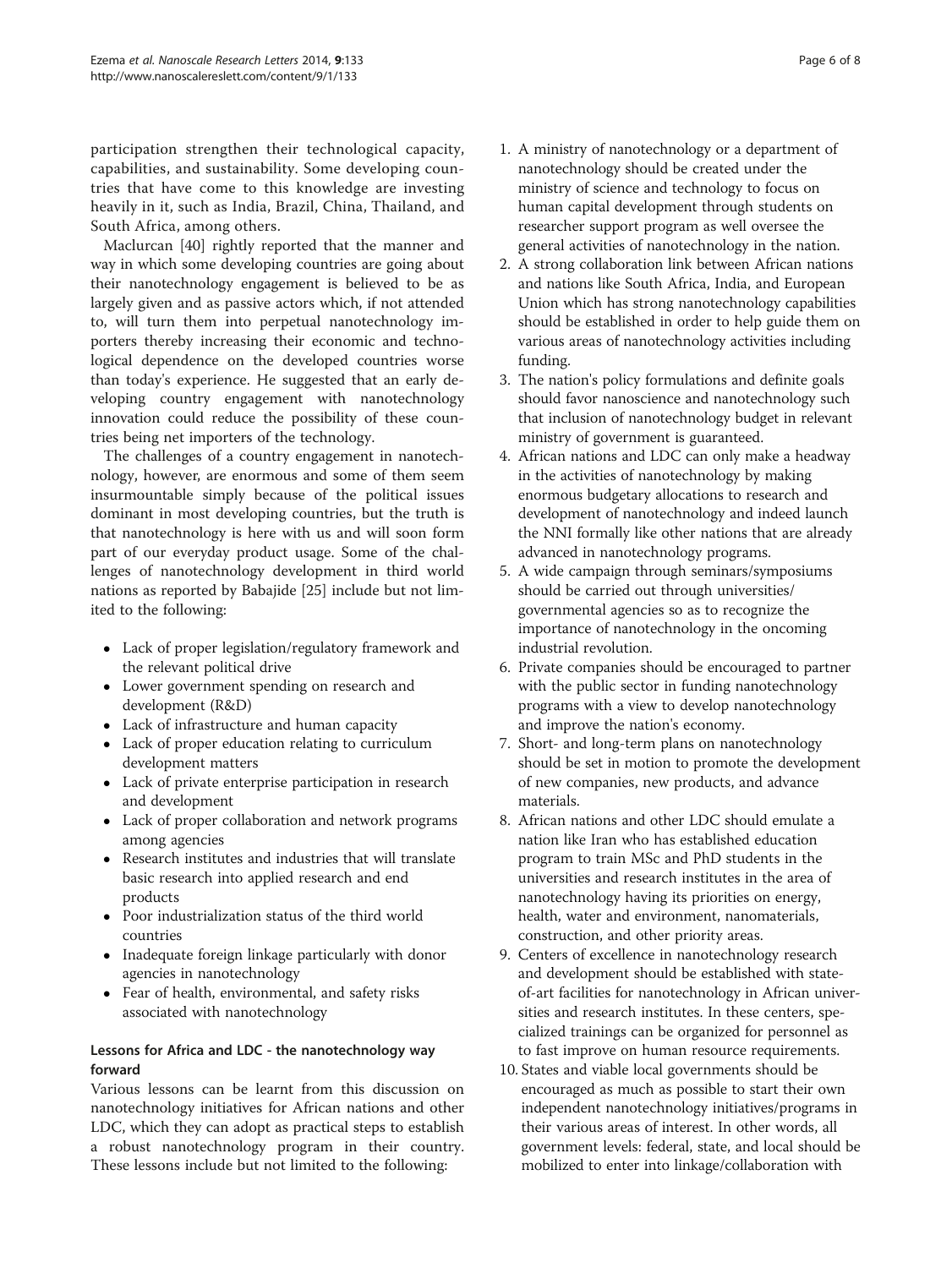<span id="page-6-0"></span>developed countries in terms of training and development of human resources such as sponsoring at least three PhD students in nanoscience and technology for training/fellowship abroad on annual basis for the next 10 years.

- 11. The government of African nations should encourage established industries within the country (expatriate/indigenous companies) to explore the area of nanotechnology in their future investments. These industries should work in collaborations with universities in these areas of research.
- 12. Government and researchers can establish nanoscience centers or float nanotechnology companies that will promote a specific nanoproduct to ensure technological growth and enhance the economy of the nation as well. This will promote employment/job activities in nanotechnology (especially in the area of research and development).
- 13. Research grants should also be made available to Masters/PhD students willing to work in this area.
- 14. Researchers in research institutes should also be motivated by giving them reasonable incentive in the form of research grants and all forms of moral support.
- 15. Government and researchers should focus on our available natural resources: how they can be harnessed/maximized using nanotechnology.

## Conclusions

Nanotechnology is the material transformation, advancement, and development of our time. Many nations of the world including some developing countries have since launched their nanotechnology programs and are at various levels of success. African nations and indeed other developing nations at the expression of interest stage can also embrace the challenges with vigor and determination to make it by establishing a fortified nanoscience/nanotechnology program in their country through proper curriculum development, timely legislation, and budgetary funding/investment and collaborations in partnership with the private sector and donor nations/agencies. The long-term economic benefits will surely increase the country's sustainability and global competitiveness.

Perhaps the health issues associated with nanoproducts may be one of the impending factors against developing countries' participation in nanotechnology. It is therefore necessary that a more independent research on the overall health risk associated with nanoproducts be made very transparent and available to all concerned. In light of this, various governments of the world should consistently encourage nanotechnology health risk research as it may concern them with adequate funding to achieve objective results within an objective and proper

legislative framework. LDC and African nations in particular should urgently review her tertiary education programs to give the much desired attention to nanomaterials testing, synthesis, and characterization using state-of-art equipment; otherwise they may be promoting the much talked about 'nano divide' of which they will suffer more as consuming nations. The time to act is now.

Finally, African nations and LDC should endeavor to utilize the window of cooperation and collaboration now available with developed countries such as USA, European Commission, China, and Japan to enable them to access assistance. This assistance may be sorted through proper training of her human capacity and funding/donation of equipment from these developed nations and multinational agencies which is specifically meant for nations at the demonstration of interest stage. This very window is wide open now but will not remain so for a long time. African nations and other LDC should not allow such opportunity to waste away. The earlier they make advances to the realities of nanotechnology, the better their nations will be.

It is only when these steps are taken that African nations and other LDC can apply nanotechnology innovatively to improve the quality of life of her citizens, thus enabling local industries and businesses to strive for sustainability and competitiveness in today's global business setting. The emphasis is on PPP and networking through responsible development and regulatory framework by all government ministries, agencies, and stakeholders.

We are calling on the laboratories of the developed countries and the BRIC to urgently take up these challenges of the developing countries if our dream of global integration is to be real. The time for this assistance is now.

#### Competing interests

The authors declare that they have no competing interest.

#### Authors' contributions

ICE carried out the extensive survey via internet and drafted the manuscript, POO formulated the topic and participated in formatting and proof reading of the manuscript. ADO helped in drafting the section 'Lesson for Africa and LDC.' He also proof read the manuscript for grammatical/typographical errors when the need arises. All authors read and approved the final manuscript.

#### Acknowledgements

Our appreciation goes to Biomed Central and Springer Open waivers for granting waiver on the processing charges for this manuscript.

#### Author details

<sup>1</sup>Department of Metallurgical & Materials Engineering, University of Nigeria, Nsukka 410001, Enugu, Nigeria. <sup>2</sup>Technology Incubation Centre Enugu Federal Ministry of Science & Technology, Abuja 400001, Nigeria.

#### Received: 6 January 2014 Accepted: 7 March 2014 Published: 20 March 2014

#### References

1. Butt NM: Nanotechnology and why for developing countries. In Presentation at a Workshop on Nanoscience and Catalysis (NSC): 2008 March 24-25; Islamabad. Department of Physics Qaudi-i-Azam University [[http://](http://www.ncp.edu.pk/docs/wnsc_2008/24-03-08/Dr_N_M_Butt.pdf) [www.ncp.edu.pk/docs/wnsc\\_2008/24-03-08/Dr\\_N\\_M\\_Butt.pdf\]](http://www.ncp.edu.pk/docs/wnsc_2008/24-03-08/Dr_N_M_Butt.pdf)